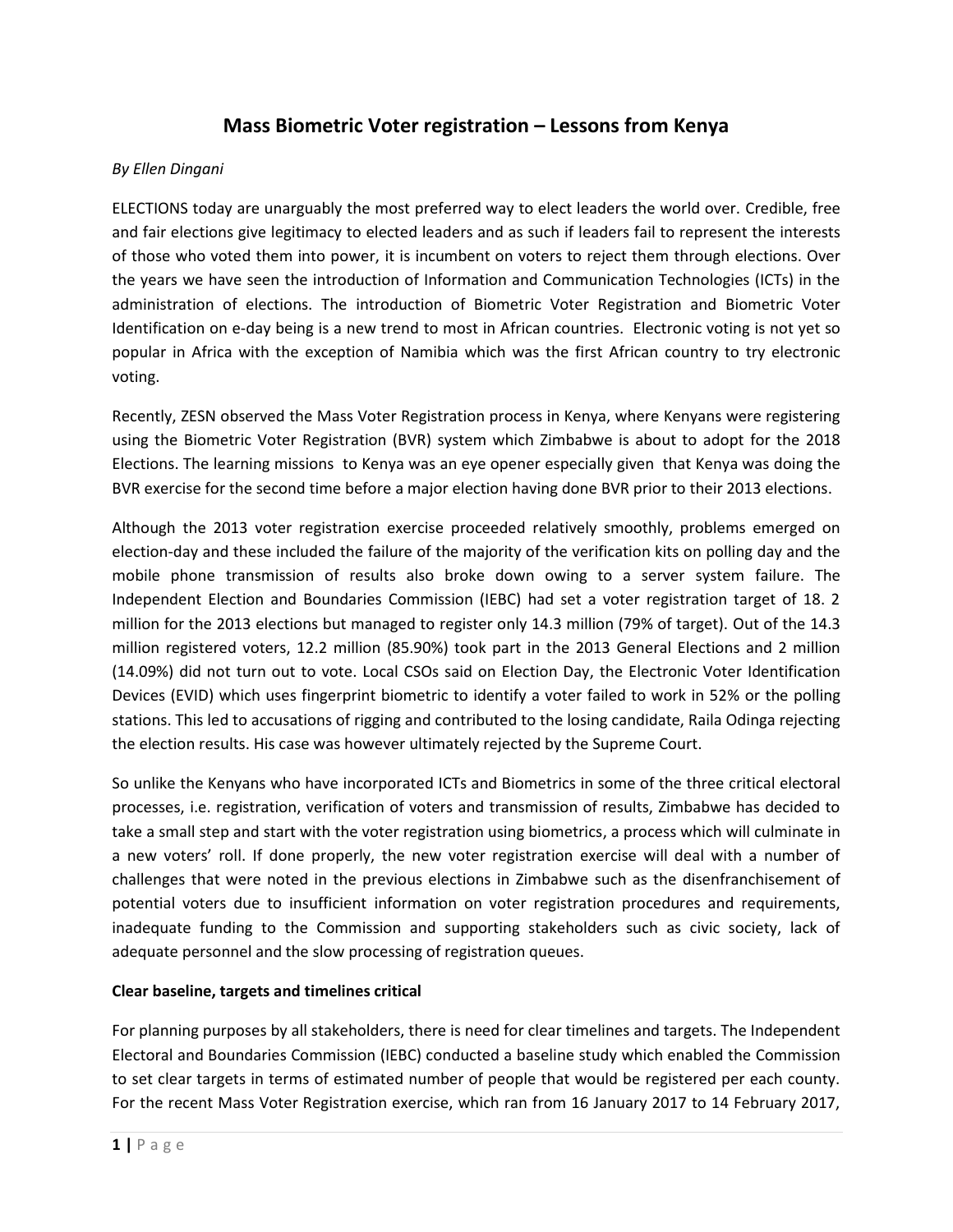the IEBC's goal was to register 22 million voters, up from 15.8 million who had been registered as of June 30, 2016, that is an additional of about 6 million voters. The population of Kenya is about 47 million people. In addition to using the census data to draw their baseline and target, the Commission also relied on data from the National Registration Bureau which shows that nine million Kenyan adults have identification cards but are yet to register by the beginning of the 16 January 2017 MVR exercise. This information is available on the IEBC's website for easy access by all stakeholders and it is further broken down to county level.

|                         |                       |                                                 |                                                                     |                                                                             |                                                                                             |                                                               |                                                                  |                                                                                       |                                                                                            |                                              |                                                         |                                                       |                                                                            |                                                          |            | $\cdots$ $\mathbb{E}$ $\times$ |                |
|-------------------------|-----------------------|-------------------------------------------------|---------------------------------------------------------------------|-----------------------------------------------------------------------------|---------------------------------------------------------------------------------------------|---------------------------------------------------------------|------------------------------------------------------------------|---------------------------------------------------------------------------------------|--------------------------------------------------------------------------------------------|----------------------------------------------|---------------------------------------------------------|-------------------------------------------------------|----------------------------------------------------------------------------|----------------------------------------------------------|------------|--------------------------------|----------------|
|                         | <b>H68</b>            | $\times$ $\checkmark$<br>$f_{\rm x}$            |                                                                     |                                                                             |                                                                                             |                                                               |                                                                  |                                                                                       |                                                                                            |                                              |                                                         |                                                       |                                                                            |                                                          |            |                                | $\sim$         |
| $\sim$                  | $\mathsf{A}$          | B                                               | C.                                                                  | D                                                                           | F                                                                                           |                                                               | G                                                                | H                                                                                     |                                                                                            | -1                                           | к                                                       | L.                                                    | M                                                                          | N                                                        | $\circ$    |                                | $P$ $A$        |
| $\mathbf{1}$            |                       |                                                 |                                                                     |                                                                             | INDEPENDENT ELECTORAL AND BOUNDARIES COMMISSION                                             |                                                               |                                                                  | EB (<br>X                                                                             |                                                                                            |                                              |                                                         |                                                       |                                                                            |                                                          |            |                                |                |
| $\overline{2}$          |                       | <b>MASS VOTER REGISTRATION II BASELINE DATA</b> |                                                                     |                                                                             |                                                                                             |                                                               |                                                                  |                                                                                       |                                                                                            |                                              |                                                         |                                                       |                                                                            |                                                          |            |                                |                |
| $\overline{\mathbf{3}}$ | <b>COUNTY</b><br>CODE | COUNTY                                          | <b>TOTAL NO OF IDS</b><br><b>ISSUED (1997 -</b><br><b>NOV 2016)</b> | <b>PROJECTED</b><br><b>DEAD VITH IDs</b><br>10.57% BETVEEN<br>1997-NOV 2016 | <b>POTENTIAL</b><br><b>VOTING</b><br><b>POPULATION VITH</b><br><b>IDs AS AT NOV</b><br>2016 | <b>REGISTERED</b><br><b>VOTERS AS AT</b><br><b>MARCH 2013</b> | <b>PROVISIONAL</b><br><b>BEGISTER AS AT</b><br>DECEMBER 31, 2016 | <b>POTENTIAL</b><br><b>VOTERS VITH IDs</b><br><b>NOT REGISTERED</b><br>AS AT DEC 2016 | <b>MVB II TABGET IS</b><br><b>67% THOSE WITH IDs</b><br><b>BUT NOT</b><br><b>REGISTRED</b> | <b>COUNTY AREA</b><br>IN SO. KM<br>(APPROX.) | <b>NUMBER OF</b><br><b>CONST. IN</b><br><b>COUNTIES</b> | <b>NUMBER OF</b><br><b>CAVs IN</b><br><b>COUNTIES</b> | <b>NUMBER OF</b><br><b>REGISTRATION</b><br><b>CENTRES IN</b><br>THE COUNTY | <b>NUMBER OF</b><br><b>BVB KITS FOR</b><br><b>MYR II</b> |            |                                |                |
| $\overline{4}$          | $\blacksquare$        | <b>MOMBASA</b>                                  | 892 702                                                             | 94 35 9                                                                     | 798 343                                                                                     | 413 069                                                       | 454 799                                                          | 343 544                                                                               | 230 175                                                                                    | 217                                          |                                                         | 30                                                    | 196                                                                        | 96                                                       |            |                                |                |
| -5                      | $\overline{2}$        | <b>KWALE</b>                                    | 442 804                                                             | 46 804                                                                      | 396 000                                                                                     | 175 572                                                       | 208 338                                                          | 187 662                                                                               | 125 733                                                                                    | 8 270                                        |                                                         | 20                                                    | 415                                                                        | 122                                                      |            |                                |                |
| -6                      | $\mathbf{3}$          | KILIFI                                          | 815 768                                                             | 86 227                                                                      | 729 541                                                                                     | 336 410                                                       | 386 618                                                          | 342 923                                                                               | 229 759                                                                                    | 12 407                                       |                                                         | 35                                                    | 542                                                                        | 194                                                      |            |                                |                |
| 7                       | $\mathbf{4}$<br>5.    | TANA RIVER<br>LAMU                              | 154 876                                                             | 16 370                                                                      | 138 506                                                                                     | 79 641                                                        | 96 675                                                           | 41831                                                                                 | 28 027                                                                                     | 35 376                                       | з<br>۰                                                  | 15<br>10 <sup>10</sup>                                | 243                                                                        | 112                                                      |            |                                |                |
| 8<br>9                  | 6                     | TAITA/TAVETA                                    | 96 812<br>254 675                                                   | 10 233<br>26 919                                                            | 86 579<br>227 756                                                                           | 52 359<br>114 189                                             | 56 744<br>125 720                                                | 29 835<br>102 036                                                                     | 19 989<br>68 3 64                                                                          | 6 4 9 8<br>24 898                            |                                                         | 20                                                    | 120<br>276                                                                 | -63<br>124                                               |            |                                |                |
| 10                      |                       | <b>COASTAL REGION</b>                           | 2 657 637                                                           | 280 912                                                                     | 2 376 725                                                                                   | 1 171 240                                                     | 1 328 894                                                        | 1 047 831                                                                             | 702 047                                                                                    | 87 666                                       | 26                                                      | 130                                                   | 1792                                                                       | 711                                                      |            |                                |                |
| 11                      | $\mathcal{L}$         | <b>GARISSA</b>                                  | 207 991                                                             | 21985                                                                       | 186 006                                                                                     | 115 236                                                       | 124 870                                                          | 61 136                                                                                | 40 961                                                                                     | 45 751                                       | 6                                                       | 30 <sup>1</sup>                                       | 262                                                                        | 208                                                      |            |                                |                |
| 12                      | 8                     | <b>WAJIR</b>                                    | 196 938                                                             | 20 816                                                                      | 176 122                                                                                     | 118 245                                                       | 126 156                                                          | 49 966                                                                                | 33 477                                                                                     | 55 841                                       | 6                                                       | 30                                                    | 360                                                                        | 219                                                      |            |                                |                |
| 13                      | $\bullet$             | <b>MANDERA</b>                                  | 202 434                                                             | 21 397                                                                      | 181 037                                                                                     | 120 923                                                       | 125 156                                                          | 55 881                                                                                | 37,440                                                                                     | 25 800                                       | ĥ.                                                      | 30                                                    | 265                                                                        | 198                                                      |            |                                |                |
| 14                      |                       | <b>NORTH EASTERN REGIOI</b>                     | 607 363                                                             | 64 198                                                                      | 543 165                                                                                     | 354 404                                                       | 376 182                                                          | 166 983                                                                               | 111 878                                                                                    | 127 392                                      | 18                                                      | 90                                                    | 887                                                                        | 625                                                      |            |                                |                |
| 15                      | 10                    | <b>MARSABIT</b>                                 | 188 390                                                             | 19 913                                                                      | 168 477                                                                                     | 105 259                                                       | 124 748                                                          | 43 729                                                                                | 29 29 9                                                                                    | 70 965                                       | $\boldsymbol{\Lambda}$                                  | 20                                                    | 301                                                                        | 154                                                      |            |                                |                |
| 16                      | 11                    | <b>ISIOLO</b>                                   | 103 955                                                             | 10 988                                                                      | 92 967                                                                                      | 54 587                                                        | 59724                                                            | 33 243                                                                                | 22 273                                                                                     | 25 336                                       | $\cdot$                                                 | 10                                                    | 144                                                                        | 70                                                       |            |                                |                |
| 17                      | 12                    | MERU                                            | 972 991                                                             | 102 845                                                                     | 870 146                                                                                     | 489 590                                                       | 542 575                                                          | 327 571                                                                               | 219 472                                                                                    | 5 1 2 7                                      | $\bullet$                                               | 45                                                    | 951                                                                        | 240                                                      |            |                                |                |
| 18                      | 13                    | THARAKA-NITHI                                   | 309 916                                                             | 32 758                                                                      | 277 158                                                                                     | 155 904                                                       | 170 514                                                          | 106 644                                                                               | 71 451                                                                                     | 2410                                         | a                                                       | 15                                                    | 567                                                                        | 82                                                       |            |                                |                |
| 19                      | 14                    | <b>EMBU</b>                                     | 480 150                                                             | 50 752                                                                      | 429 398                                                                                     | 227 638                                                       | 245 024                                                          | 184 374                                                                               | 123 531                                                                                    | 2 5 5 6                                      |                                                         | 20                                                    | 517                                                                        | 105                                                      |            |                                |                |
| 20                      | 15                    | KITUI                                           | 732 331                                                             | 77 407                                                                      | 654 924                                                                                     | 324 798                                                       | 394 366                                                          | 260 558                                                                               | 174 574                                                                                    | 24 628                                       | R                                                       | 40                                                    | 1 3 1 8                                                                    | 251                                                      |            |                                |                |
| 21                      | 16                    | <b>MACHAKOS</b>                                 | 852 534                                                             | 90 113                                                                      | 762 421                                                                                     | 445 42:                                                       | 512848                                                           | 249 573                                                                               | 167 214                                                                                    | 5953                                         | R                                                       | 40                                                    | 875                                                                        | 222                                                      |            |                                |                |
| 22                      | 17                    | MAKUENI                                         | 629 663                                                             | 66 555                                                                      | 563 108                                                                                     | 298 474                                                       | 342 344                                                          | 220 764                                                                               | 147 912                                                                                    | 7877                                         | -61                                                     | 30<br>220                                             | 862                                                                        | 178                                                      |            |                                |                |
| 23                      |                       | <b>EASTERN REGION</b>                           | 4 269 930                                                           | 451 332                                                                     | 3818598                                                                                     | 2 101 671                                                     | 2 392 143                                                        | 1 426 455                                                                             | 955 725                                                                                    | 144 852                                      | 44<br>5                                                 |                                                       | 5 5 3 5                                                                    | 1 302                                                    |            |                                |                |
| 24<br>25                | 18<br>19              | <b>NYANDARUA</b><br><b>NYERI</b>                | 468 541<br>706 380                                                  | 49 525<br>74 664                                                            | 419 016<br>631 716                                                                          | 256 425<br>357 059                                            | 283 205<br>390 882                                               | 135 811<br>240 834                                                                    | 90 994<br>161 359                                                                          | 3 10 8<br>2 3 6 1                            | 6                                                       | 25<br>30                                              | 350<br>572                                                                 | 144<br>152                                               |            |                                |                |
| 26                      | 20                    | <b>KIRINYAGA</b>                                | 435 186                                                             | 45 999                                                                      | 389 18                                                                                      | 265 567                                                       | 291 020                                                          | 98 167                                                                                | 65 772                                                                                     | 1 205                                        | Δ                                                       | 20                                                    | 315                                                                        | 102                                                      |            |                                |                |
| 27                      | 21                    | <b>MURANG'A</b>                                 | 744 340                                                             | 78 677                                                                      | 665 66                                                                                      | 453 725                                                       | 489 051                                                          | 176 612                                                                               | 118 330                                                                                    | 2 3 2 6                                      | $\mathcal{L}$                                           | 35                                                    | 584                                                                        | 178                                                      |            |                                |                |
| 28                      | 22                    | <b>KIAMBU</b>                                   | 1 477 657                                                           | 156 188                                                                     | 1 3 2 1 4 6 9                                                                               | 863 199                                                       | 947599                                                           | 373 870                                                                               | 250 493                                                                                    | 2 4 4 9                                      | 12                                                      | 60                                                    | 551                                                                        | 266                                                      |            |                                |                |
| 29                      |                       | <b>CENTRAL REGION</b>                           | 3 832 104                                                           | 405 053                                                                     | 3 4 2 7 0 5 1                                                                               | 2 195 975                                                     | 2 401 757                                                        | 1 0 25 294                                                                            | 686 947                                                                                    | 11 449                                       | 34                                                      | 170                                                   | 2372                                                                       | 842                                                      |            |                                |                |
| 30                      | 23                    | <b>TURKANA</b>                                  | 283 782                                                             | 29 996                                                                      | 253 786                                                                                     | 134 426                                                       | 153 752                                                          | 100 034                                                                               | 67 023                                                                                     | 71 598                                       | 6                                                       | 30                                                    | 557                                                                        | 226                                                      |            |                                |                |
| 31                      | 24                    | <b>WEST POKOT</b>                               | 242 004                                                             | 25 580                                                                      | 216 424                                                                                     | 121 204                                                       | 134 767                                                          | 81 657                                                                                | 54 710                                                                                     | 8 4 9 3                                      |                                                         | 20                                                    | 673                                                                        | 126                                                      |            |                                |                |
| 32                      | 25                    | <b>SAMBURU</b>                                  | 128 996                                                             | 13 635                                                                      | 115 361                                                                                     | 61 150                                                        | 69 386                                                           | 45 975                                                                                | 30 803                                                                                     | 20 183                                       | ٩                                                       | 15                                                    | 272                                                                        | 105                                                      |            |                                |                |
| 33                      | 26                    | <b>TRANS NZOIA</b>                              | 486 259                                                             | 51 398                                                                      | 434 861                                                                                     | 245 092                                                       | 274 479                                                          | 160 382                                                                               | 107 456                                                                                    | 2 504                                        | 5                                                       | 25                                                    | 310                                                                        | 131                                                      |            |                                |                |
| 34                      | 27                    | <b>UASIN GISHU</b>                              | 618 426                                                             | 65 368                                                                      | 553 058                                                                                     | 332 177                                                       | 351 139                                                          | 201 919                                                                               | 135 286                                                                                    | 2976                                         | 61                                                      | 30                                                    | 467                                                                        | 159                                                      |            |                                |                |
|                         |                       | <b>MVR BaselineData final</b>                   | Sheet1                                                              | $\times$                                                                    |                                                                                             |                                                               |                                                                  |                                                                                       | $\overline{4}$                                                                             |                                              |                                                         |                                                       |                                                                            |                                                          |            |                                | $\overline{a}$ |
|                         |                       |                                                 | e                                                                   |                                                                             |                                                                                             |                                                               | ⅄                                                                |                                                                                       |                                                                                            |                                              |                                                         |                                                       | G.                                                                         | - 發門兒心                                                   | <b>ENG</b> | 11:12 AM<br>INTL 2017-13-02    |                |

*https://www.iebc.or.ke/registration/?stats* 

# **Election date**

The Kenyan elections are penciled for 8 August, 2017, a date that is provided for in the country's electoral legislative framework. Unlike in previous years, only the President could set the date of the General Election and decide when to dissolve Parliament. Before the current Constitution, this power was one of the political tools at the disposal of the incumbent President. Now the date set in the supreme law of Kenya, which stipulates that elections must be done on the first Tuesday of August during the fifth year of the reigning regime. Though Section 144(3) of the Constitution of Zimbabwe states that, the dates for a general election must be fixed by the President after consultation with ZEC, the Kenyan Supreme Law has gone a step further to provide for the specific day / date. On the IEBC website, there is even a countdown of hours, minutes and seconds left, before the 8 August elections.

Of interest again to note was the provision of clear timelines on all electoral processes and these are clearly spelt out in the legal framework and administrative regulations, something that Zimbabwe can take a leaf from.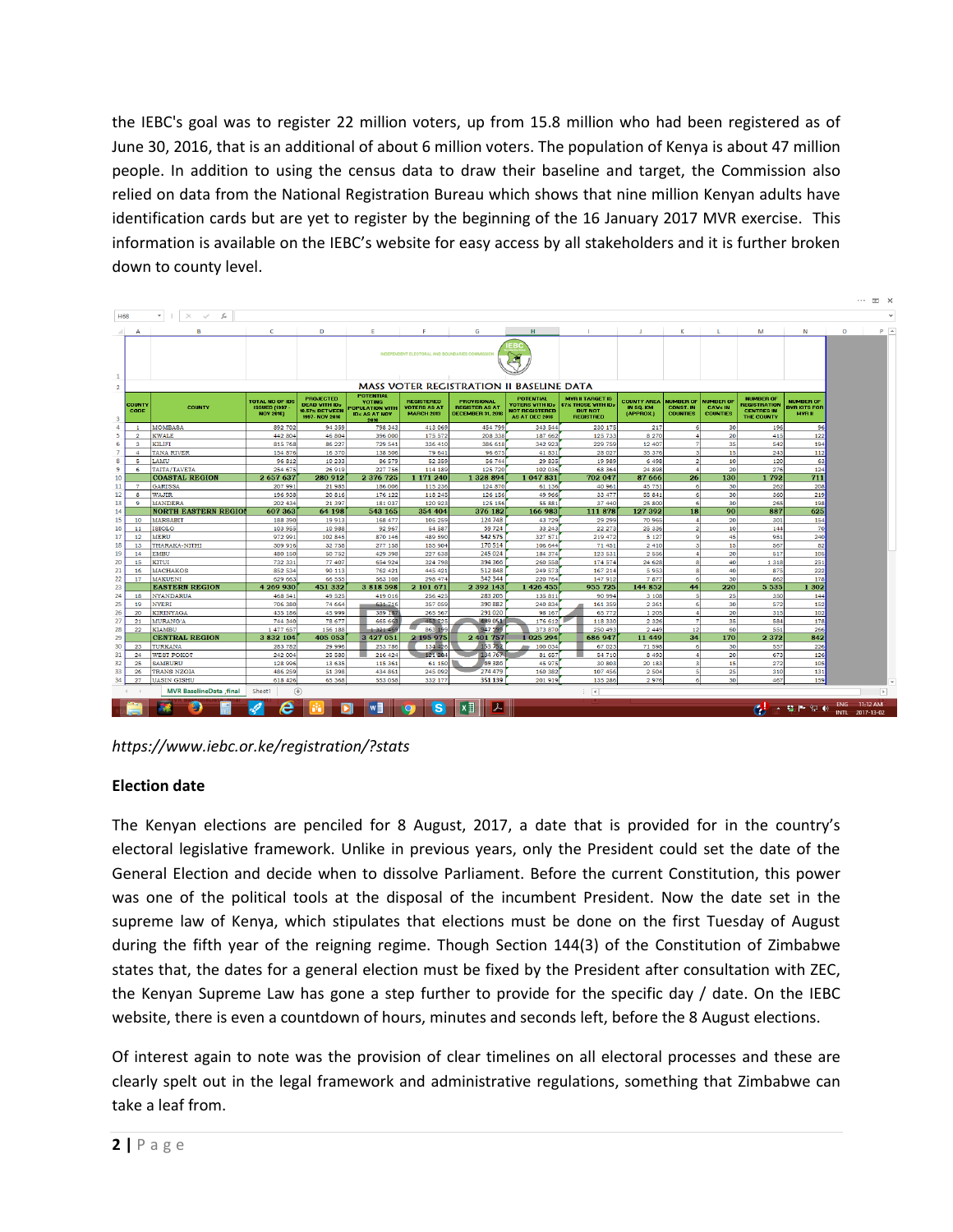#### **Use of technology in elections**

In Kenya the IEBC has three electronic systems which they use in the management of elections. These are the Biometric Voter Registration (BVR), Electronic Voter Identification (EVID) and the Result Transmission and Presentation System (RTS). The first two use biometric technology. The BVR uses BVR kits (camera, laptop, finger print scanner) which captures fingerprints, facial biometrics together with other information such as name, surname, sex, age, ward, county amongst others. These are then integrated in the second machine which is the Electronic Voter Identification Devices (EVID) which is used on polling day to identify voters. In our interactions with some CSOs in Kenya, they indicated that if the EVIDs work perfectly, all voters will have to physically present their biometric identification, there will not be the allegations dead voters and underage children which were rampant in Kenya's previous election. The third machine is the results transmission machine which was not very effective in the 2013 elections.



*The BVR kit at one of the VR centres in NGONG – Kenya* 

The biggest challenge has been how to ensure a sustainable, appropriate, cost effective and transparent use of technology, particularly in African countries. In Kenya the Commission is now looking at the possibility of integrating the three electronic systems into one machine instead of having three different machines which all require special storage space and software upgrading at some point. Countries like Zimbabwe intending to incorporate technology in elections should make sure that they do not purchase outdated and expensive as well as difficult to maintain equipment. The market has moved on quite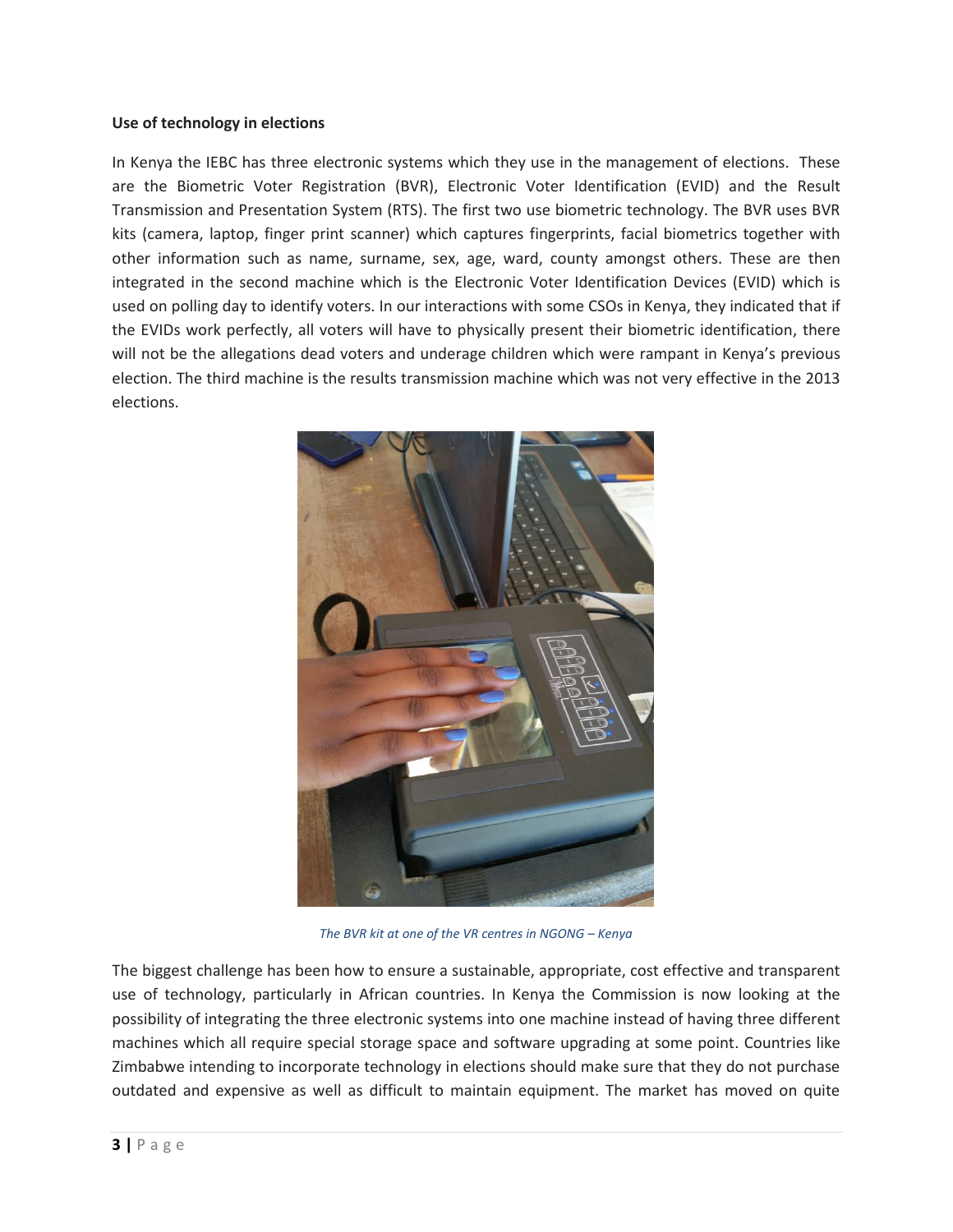tremendously and there is much more suitable and much cheaper equipment available. Zimbabwe should in future take a cue from these current debates globally about using integrated approaches to ensure sustainability and cost effective use of ICTs in elections.

## **Voters' Roll**

Reports from CSOs indicated that in the previous elections, Kenya's voters' roll was one of the most contentious issues. In 2013, there was an outcry over the multiple voters' rolls that the Commission used for the elections. This and other problems mentioned earlier forced Kenya to overhaul its voter registration process. For the just ended MVR processes which concluded on 14 February local observer groups in Kenya had reported cases of double registration in a number of centers that were visited. Deliberate double registration is an offence in Kenya. The IEBC, a week before the close of the MVR, published a report which indicated that there were 78,752 cases of double registration, 21,149 of them were cases where individuals shared the same ID numbers and names. Civic society organisations in Kenya are demanding a continuous appraisal of how the issue was being dealt in order to enhance public confidence in the process.

In addition the Commission established an online platform where voters could easily check for their names. This innovation made enhanced the ease with which voters could inspect the voters' roll. This is one area that the Zimbabwe Electoral Commission (ZEC), should seriously consider implementing given the high levels of mobile technology penetration in Zimbabwe.

### **Apathy in process**

The Commission had targeted to register an additional 6 million voters from the 15 million registered voters as of 2016, but from the statistics provided by the Commission a few days before end of the exercise indicated that there was a sense of apathy that gripped the country just as in the last exercises done in 2016.

Of the targeted 6 million potential voters during the MVR, by the time our team left Kenya (a few days before the MVR exercises ended), the IECB had registered 2.1 million (35%) voters from 16 January 2017.

Some stakeholders who spoke to us indicated that there was a general feeling in the populace that the value of the vote was not translating into tangible benefits for the country and the citizenry. The socio, economic environment was also noted as one factor that has contributed to the voter apathy. During the time the ZESN team was in Kenya, Lecturers at Kenya's public universities and doctors had gone for more than seven weeks on an indefinite strike over poor remuneration, deepening a crisis in public services as the country heads towards elections.

#### **Mass Voter Mobilization**

Apart from being a right that a citizen should enjoy and exercise, registering as a voter makes citizens eligible to participate in the process of electing leaders of their choice. Parallel to the MVR, the IEBC was